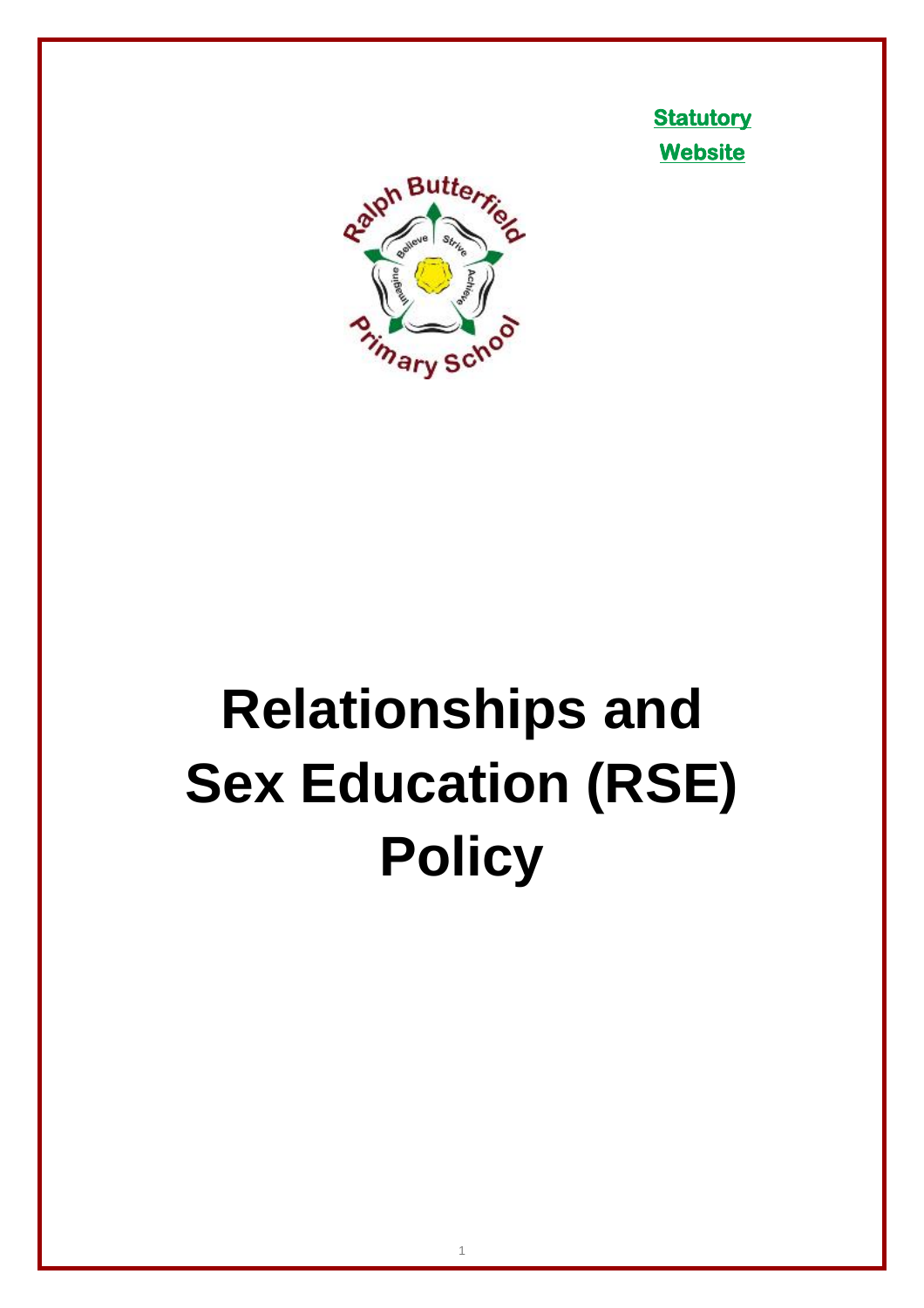## **Contents**

## <span id="page-1-0"></span>**1. Aims**

The aims of relationships and sex education (RSE) at our school are to:

- Teach pupils the characteristics of positive relationships, with particular reference to friendships, family relations, and relationships with other children and with adults
- Help pupils develop feelings of self-respect, confidence and empathy
- Teach the characteristics of good physical health and mental wellbeing
- Support pupils in understanding the features of a relationships that are likely to lead to happiness and security
- Teach pupils about online safety and how information and data is shared online
- Provide a framework in which sensitive discussions can take place
- Prepare pupils for puberty, and give them an understanding of sexual development and the importance of health and hygiene
- Create a positive culture around issues of sexuality and relationships
- Teach pupils the correct vocabulary to describe themselves and their bodies
- > Teach pupils about discrimination and equality

Ralph Butterfield Primary School considers that Sex and Relationships Education (RSE) is an integral part of the Personal, Social and Health Education (PSHE) and Citizenship curriculum, and is linked to that for Science. It is also inextricably linked to the teaching of the nine protected characteristics (as outlined by the DfE) and also in consideration of social mobility and socio-economic status. In teaching PSHE, we aim to offer pupils a carefully planned programme on human development, relationships, sexuality and family life within a safe, comfortable atmosphere and in a relaxed relationship between teacher and pupil.

### <span id="page-1-1"></span>**2. Statutory requirements**

As a maintained primary school we must provide relationships education to all pupils as per section 34 of the [Children and Social work act 2017.](http://www.legislation.gov.uk/ukpga/2017/16/section/34/enacted)

However, we are not required to provide sex education but we do need to teach the elements of sex education contained in the science curriculum.

In teaching RSE, we must have regard to [guidance](https://www.gov.uk/government/consultations/relationships-and-sex-education-and-health-education) issued by the secretary of state as outlined in section 403 of the Education Act 1996 [and the statutory guidance from the Department for Education under section 80A of](http://www.legislation.gov.uk/ukpga/1996/56/contents)  [the Education Act 2002.](http://www.legislation.gov.uk/ukpga/1996/56/contents)

At Ralph Butterfield Primary School we teach RSE as set out in this policy.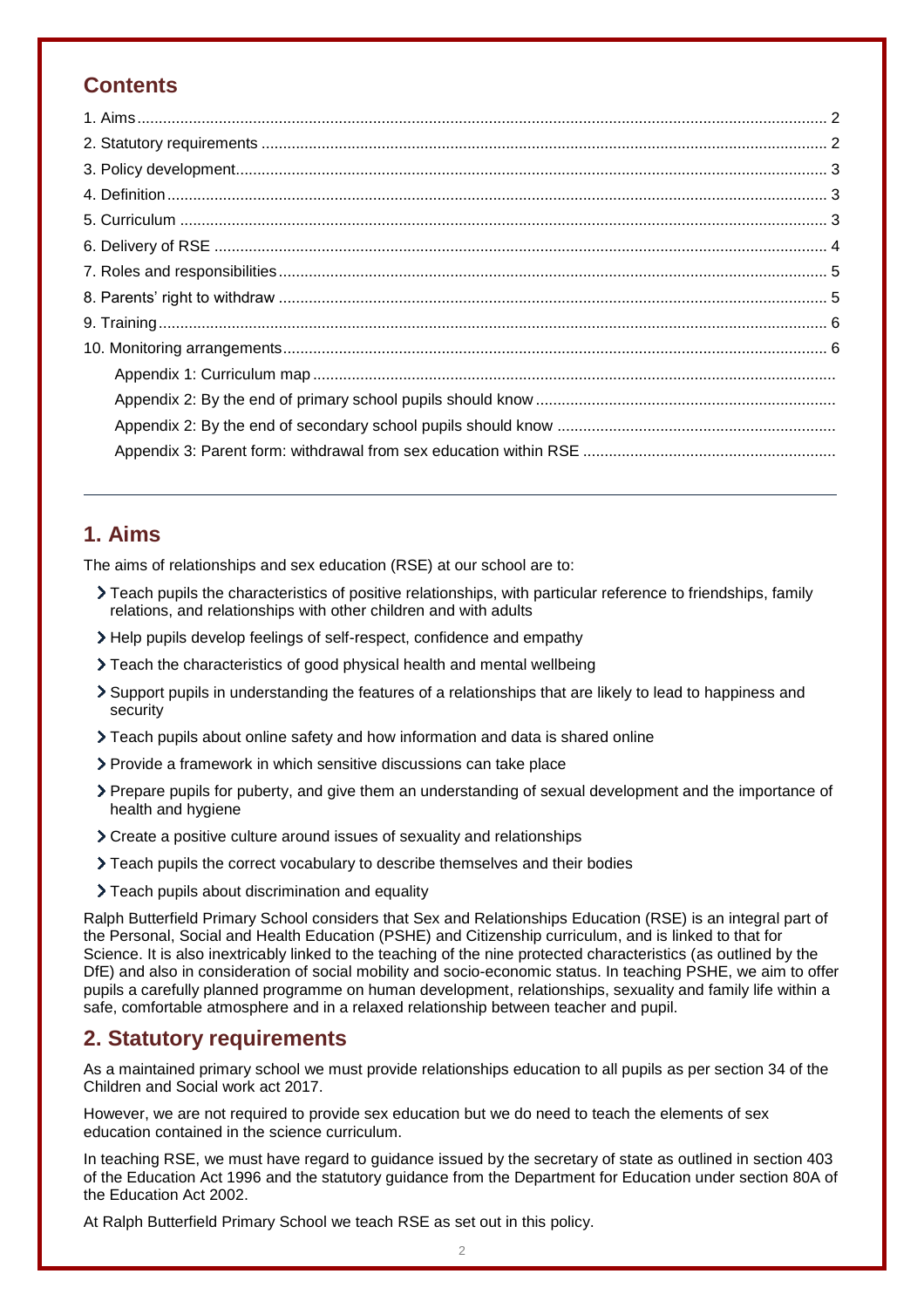## <span id="page-2-0"></span>**3. Policy development**

This policy has been developed in consultation with staff, pupils and parents. The consultation and policy development process involved the following steps:

- 1. Review a member of staff or working group pulled together all relevant information including relevant national and local guidance
- 2. Staff consultation all school staff were given the opportunity to look at the policy and make recommendations
- 3. Parent/stakeholder consultation parents and any interested parties were invited to attend a meeting about the policy and/or to give feedback via email/in person
- 4. Pupil consultation we investigated what exactly pupils want from their RSE
- 5. Ratification once amendments were made, the policy was shared with governors and ratified

## <span id="page-2-1"></span>**4. Definition**

RSE is about the emotional, social and cultural development of pupils, and involves learning about relationships, sexual health, sexuality, healthy lifestyles, diversity and personal identity.

RSE involves a combination of sharing information, and exploring issues and values.

The Sex Education Forum define Relationships and Sex Education (RSE) as learning about the emotional, social and physical aspects of growing up, relationships, sex, human sexuality and sexual health. It should equip children and young people with the information, skills and positive values to have safe, fulfilling relationships and to take responsibility for their sexual health and well-being.

## <span id="page-2-2"></span>**5. Curriculum**

Our curriculum is set out as per Appendix 1 but we may need to adapt it as and when necessary.

We have developed the curriculum in consultation with parents, pupils and staff, taking into account the age, needs and feelings of pupils. If pupils ask questions outside the scope of this policy, teachers will respond in an appropriate manner so they are fully informed and don't seek answers online.

Relationships Education in primary schools will cover 'Families and people who care for me', 'Caring friendships', 'Respectful relationships', 'Online relationships', and 'Being safe'.

The new guidance for PSHE states that by the end of primary school all children should know: 'how to report concerns or abuse, and the vocabulary and confidence needed to do so'. Furthermore, the guidance states that Relationships Education should promote equal, safe and enjoyable relationships and be taught in a way which fosters LGBT+ and gender equality, in line with the Equalities Act 2010.

Primary sex education will focus on:

- Preparing boys and girls for the changes that adolescence brings; lessons about menstruation will be held in Year 5 and Year 6. Some lessons will be taught with girls and boys separately. These lessons will be taught by a health professional wherever possible.
- How a baby is conceived and born; Year 6 only. These lessons will be taught by a health professional wherever possible.

The national curriculum for science also includes subject content related to these areas, such as the main external body parts, the human body as it grows from birth to old age (including puberty) and reproduction in plants and animals.

We recognise that these objectives will require a graduated, age-appropriate programme of sex education and its teaching will always take account of the physical and emotional maturity of the children in Years 5 and 6 and any individual additional needs they may have.

<span id="page-2-3"></span>Parents will continue to have the right to withdraw their child (see section 8 below).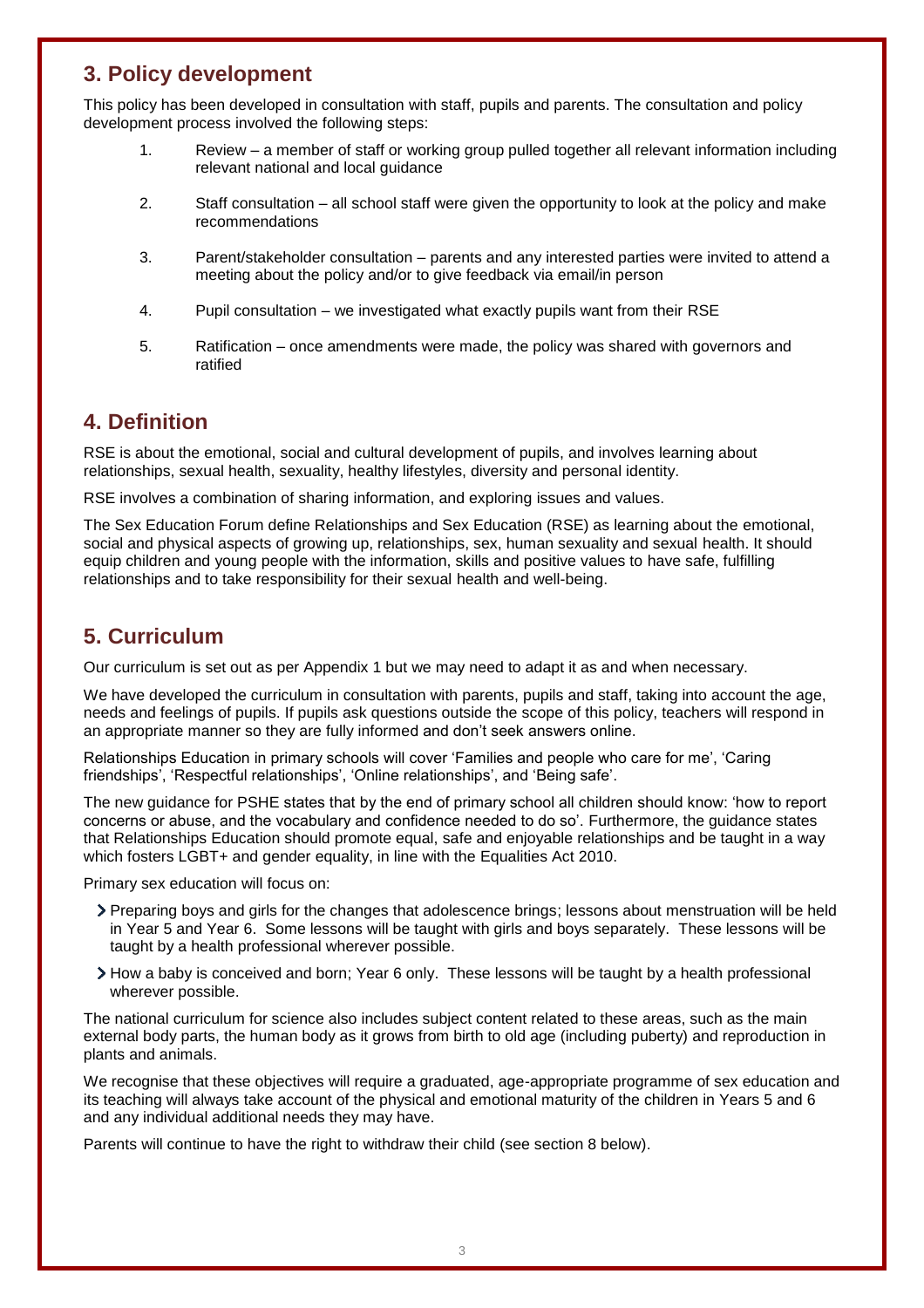## **6. Delivery of RSE**

RSE is mainly taught within the personal, social, health and economic (PSHE) education curriculum. Biological aspects of RSE are taught within the science curriculum, and other aspects are included in religious education (RE), Physical Education (PE) and computing.

During R.E lessons, children reflect on family relationships, different family groups and friendship. They learn about rituals and traditions associated with birth, marriage and death and talk about the emotions involved.

As part of PE, pupils will develop their skills in a broad range of physical activities, will be physically active for sustained periods of time, engage in competitive sport and be encouraged to lead active healthy lives.

In computing lessons, children are taught how to be safe online. This includes using technology safely, respectfully and responsibly; recognising acceptable/ unacceptable behaviour online and identifying a range of ways to report concerns about content.

Interwoven into all of these areas of the curriculum, as well as being part of our school ethos, is the explicit teaching of the nine protected characteristics. Teaching the nine characteristics aims to support children in gaining understanding of the diverse and multicultural society we live in. It strives to develop their appreciation of differences between individuals and groups, and to teach acceptance and tolerance of other people's cultures, traditions, and ways of life. The protected characteristics (as outlined in the Equality Act 2010) are:

- Age
- **Disability**
- Gender reassignment
- Marriage and civil partnership
- Pregnancy and maternity
- Race
- Religion or belief
- Sex/ gender
- Sexual orientation

The teaching of the nine protected characteristics will be done so in an age-appropriate way and take into consideration the children's prior knowledge. For instance, teaching around marriage and civil partnership will be embedded in conversations about family diversity. Ralph Butterfield Primary School also recognises that social mobility and socio-economic status can be a factor in discrimination and prejudice.

As outlined above, Year 5 and Year 6 pupils also receive stand-alone sex education sessions delivered by a trained health professional. If a trained health professional is not available, experienced teachers who have been part of previous sessions would deliver the sessions, after meeting with parents and sharing the content of any materials to be used, such as DVDs and presentations.

Relationship education focuses on teaching the fundamental building blocks and characteristics of positive relationships including:

- Families and people who care for me
- > Caring friendships
- > Respectful relationships
- > Online relationships
- > Being safe

It also teaches the following characteristics of good physical health and mental wellbeing:

- > Mental wellbeing
- Internet safety and harms
- > Physical health and fitness
- > Healthy eating
- > Drugs, alcohol and tobacco
- > Health
- > Basic first aid
- Changing adolescent body

For more information about our RSE curriculum, see Appendices 1 and 2.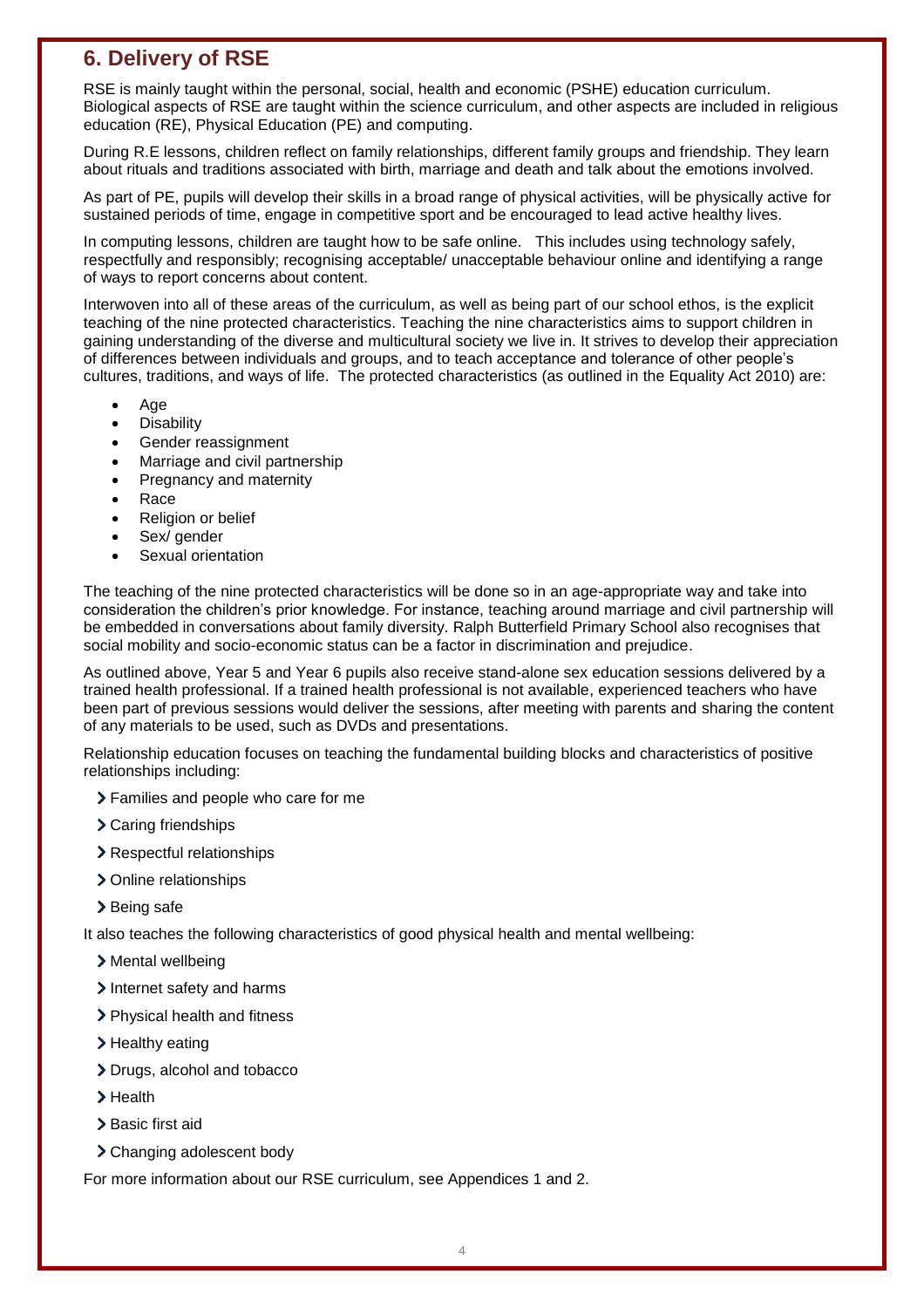These areas of learning are taught within the context of family life taking care to ensure that there is no stigmatisation of children based on their home circumstances. Families can include single parent families, LGBT+ parents, families headed by grandparents, adoptive parents and foster parents/carers amongst other structures. Learning will also sensitively reflect that some children may have a different structure of support around them e.g. looked after children or young carers.

<span id="page-4-0"></span>Pupils with special educational needs will be given the opportunity to fully participate in RSE lessons, and a differentiated and personalised programme will be provided to ensure that learning is accessible to all pupils.

# **7. Roles and Responsibilities**

#### **7.1 The Governing Board**

The governing board will approve the RSE policy and will hold the Headteacher to account for the implementation of this policy.

#### **7.2 The Headteacher**

It is the responsibility of the Headteacher to:

- Ensure that parents and staff are informed about our RSE policy.
- > The policy is implemented effectively.
- Ensure that members of staff are given sufficient training, so that they can teach effectively and handle any difficult issues with sensitivity.
- Monitor this policy on a regular basis and report to governors on the effectiveness of the policy.
- Manage the requests to withdraw pupils from non-statutory/non-science components of RSE (see section 8).

#### **7.3 Staff**

Staff are responsible for:

- Delivering RSE in a sensitive way
- Modelling positive attitudes to RSE
- Monitoring progress
- Responding to the needs of individual pupils
- Responding appropriately to pupils whose parents wish them to be withdrawn from the non-statutory/nonscience components of RSE

Staff do not have the right to opt out of teaching RSE. Staff who have concerns about teaching RSE are encouraged to discuss this with the Headteacher.

#### **7.4 Pupils**

Pupils are expected to engage fully in RSE and, when discussing issues related to RSE, treat others with respect and sensitivity.

## <span id="page-4-1"></span>**8. Parents' right to withdraw**

Parents have the right to withdraw their children from the non-statutory/non-science components of sex education within RSE.

Requests for withdrawal should be put in writing using the form found in Appendix 3 of this policy and addressed to the Headteacher.

Alternative work will be given to pupils who are withdrawn from sex education.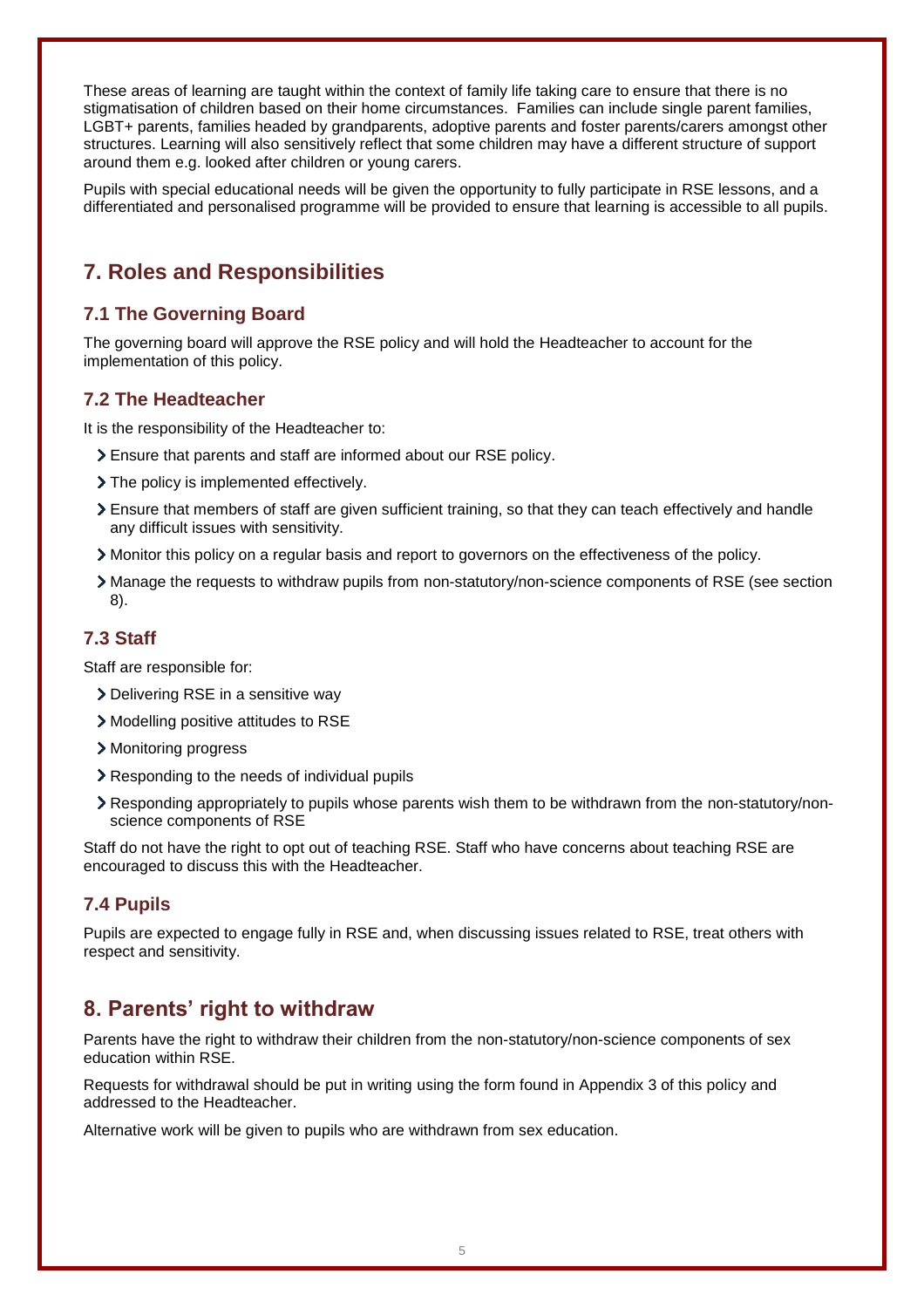# <span id="page-5-0"></span>**9. Training**

Staff are trained on the delivery of RSE as part of their induction and it is included in our continuing professional development calendar.

The Headteacher will also invite visitors from outside the school, such as school nurses or sexual health professionals, to provide support and training to staff teaching RSE.

# <span id="page-5-1"></span>**10. Monitoring arrangements**

The delivery of RSE is monitored by the RSE/PSHE lead teacher and SLT through a combination of:

- > Planning scrutinies
- Book Looks
- > Learning walks
- > Pupil voice
- > Staff questionnaires
- > Parent questionnaires

Pupils' development in RSE is monitored by class teachers as part of our internal assessment systems.

| <b>Policy Approved:</b>                                 | March 2022 |
|---------------------------------------------------------|------------|
| <b>Review Date (Annual Review Required):</b> March 2023 |            |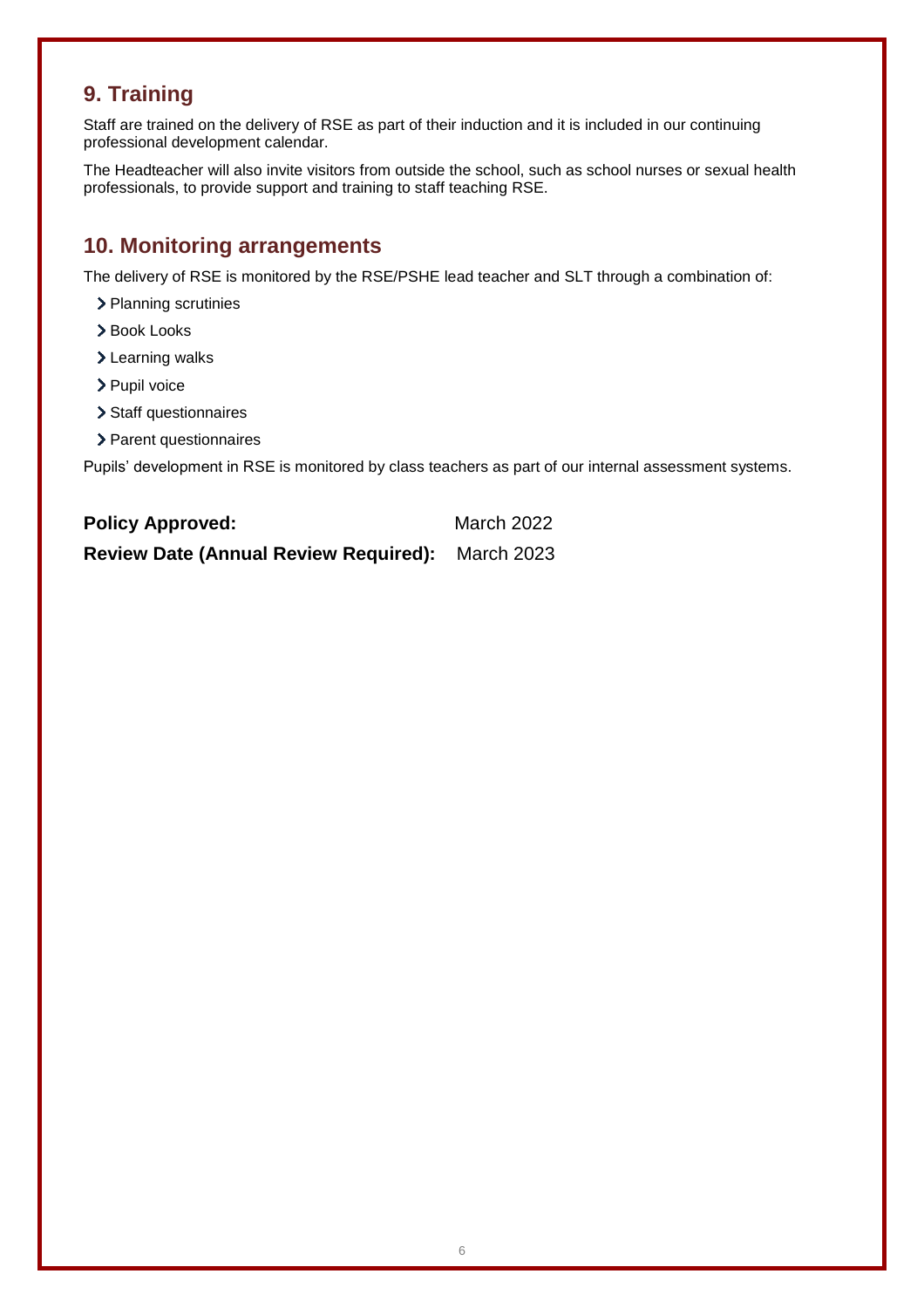# **Appendix 1: Curriculum Map**

|                           |                                                                                                   | <b>Relationships</b>                                                                                                                                                                                                                                                                                                                                                                                                                                                                                                                                   |                                                                                                                        |                                                                                                                                  | Living in the wider world                                                                                                                                                                                                                                                                                                                                                                                                                                                                                                                                                                                                                                     |                                                                 |                                                                                                                                                                                                                                                                                                                                                                                                                                                                                                                                                                                                                                                                                                                                         | <b>Health and Wellbeing</b>                                                                            |                                                                                       |
|---------------------------|---------------------------------------------------------------------------------------------------|--------------------------------------------------------------------------------------------------------------------------------------------------------------------------------------------------------------------------------------------------------------------------------------------------------------------------------------------------------------------------------------------------------------------------------------------------------------------------------------------------------------------------------------------------------|------------------------------------------------------------------------------------------------------------------------|----------------------------------------------------------------------------------------------------------------------------------|---------------------------------------------------------------------------------------------------------------------------------------------------------------------------------------------------------------------------------------------------------------------------------------------------------------------------------------------------------------------------------------------------------------------------------------------------------------------------------------------------------------------------------------------------------------------------------------------------------------------------------------------------------------|-----------------------------------------------------------------|-----------------------------------------------------------------------------------------------------------------------------------------------------------------------------------------------------------------------------------------------------------------------------------------------------------------------------------------------------------------------------------------------------------------------------------------------------------------------------------------------------------------------------------------------------------------------------------------------------------------------------------------------------------------------------------------------------------------------------------------|--------------------------------------------------------------------------------------------------------|---------------------------------------------------------------------------------------|
|                           | <b>Families and</b><br>friendships                                                                | <b>Safe</b><br>relationships                                                                                                                                                                                                                                                                                                                                                                                                                                                                                                                           | <b>Respecting</b><br>ourselves<br>and others                                                                           | <b>Belonging to a</b><br>community                                                                                               | <b>Media literacy</b><br>and digital<br>resilience                                                                                                                                                                                                                                                                                                                                                                                                                                                                                                                                                                                                            | <b>Money and</b><br>work                                        | <b>Physical</b><br>health and<br><b>Mental</b><br>wellbeing                                                                                                                                                                                                                                                                                                                                                                                                                                                                                                                                                                                                                                                                             | <b>Growing and</b><br>changing                                                                         | <b>Keeping</b><br>safe                                                                |
| EYFS                      | that some behavior is unacceptable.<br>and are sensitive to this.<br>the lives of family members. | Show sensitivity to others' needs and feelings and form<br>positive relationships with adults and other children.<br>Talk about how they and others show feelings, talk about their<br>own and others' behavior, and its consequences, and know<br>Talk about ways to keep themselves safe.<br>They know that children don't always enjoy the same things<br>Talk about past and present events in their own lives and in<br>Know about similarities and differences between themselves<br>and others, and among families, communities and traditions. |                                                                                                                        | stride.<br>and in the lives of family members.<br>communities and traditions.<br>another.<br>technology for particular purposes. | They work as part of a group or a class and understand<br>and follow the rules. They adjust their behavior to<br>different situations, taking changes in routine in their<br>Talk about past and present events in their own lives<br>Know about similarities and differences between<br>themselves and others, and among families,<br>Talk about the features of their own immediate<br>environment and how environments might vary from one<br>Recognise that a range of technology is used in places<br>such as homes and schools. They select and use<br>Children use every day language to talk about money<br>to compare quantities and solve problems. |                                                                 | Move confidently in a range of ways, safely negotiating<br>space.<br>Know the importance for good health of physical<br>exercise, and a healthy diet, and talk about ways to<br>keep healthy and safe.<br>Manage their own basic hygiene and personal needs<br>successfully, including dressing and going to the toilet<br>independently.<br>Talk about how they and others show feelings<br>They say when the do or do not need help.<br>Talk about past and present events in their own lives<br>and in the lives of family members.<br>Children know about similarities and difference in<br>relation to living things. They make observations of<br>animals and plants and explain why some things occur,<br>talking about changes. |                                                                                                        |                                                                                       |
| Year <sub>1</sub>         | <b>Roles of Different</b><br>people; families;<br>feeling cared for                               | Recognising privacy;<br>staying safe; seeking<br>permission                                                                                                                                                                                                                                                                                                                                                                                                                                                                                            | How behaviour<br>affects others;<br>being polite and<br>respectful                                                     | What rules are;<br>caring for others'<br>needs; looking<br>after the<br>environment                                              | Using the internet<br>and digital<br>devices;<br>communicating<br>online                                                                                                                                                                                                                                                                                                                                                                                                                                                                                                                                                                                      | <b>Strengths</b><br>and interests;<br>jobs in the<br>community  | Keeping healthy;<br>food and exercise,<br>hygiene routines;<br>sun safety                                                                                                                                                                                                                                                                                                                                                                                                                                                                                                                                                                                                                                                               | Recognising<br>what makes<br>them unique and<br>special; feelings;<br>managing when<br>things go wrong | How rules and<br>age<br>restrictions<br>help us;<br>keeping safe<br>online            |
| $\mathbf{\Omega}$<br>Year | Making friends;<br>feeling lonely and<br>getting help                                             | Managing secrets;<br>resisting pressure<br>and getting help;<br>recognising hurtful<br>behaviour                                                                                                                                                                                                                                                                                                                                                                                                                                                       | Recognising<br>things in<br>common and<br>differences;<br>playing and<br>working<br>cooperatively;<br>sharing opinions | Belonging to a<br>group; roles and<br>responsibilities;<br>being the same<br>and different in<br>the community                   | The internet in<br>everyday life;<br>online content and<br>information                                                                                                                                                                                                                                                                                                                                                                                                                                                                                                                                                                                        | What money<br>is; needs and<br>wants:<br>looking after<br>money | Why sleep is<br>important;<br>medicines and<br>keeping healthy;<br>keeping teeth<br>healthy; managing<br>feelings and<br>asking for help                                                                                                                                                                                                                                                                                                                                                                                                                                                                                                                                                                                                | Growing older;<br>naming body<br>parts; moving<br>class or year                                        | Safety in<br>different<br>environments:<br>risk and safety<br>at home;<br>emergencies |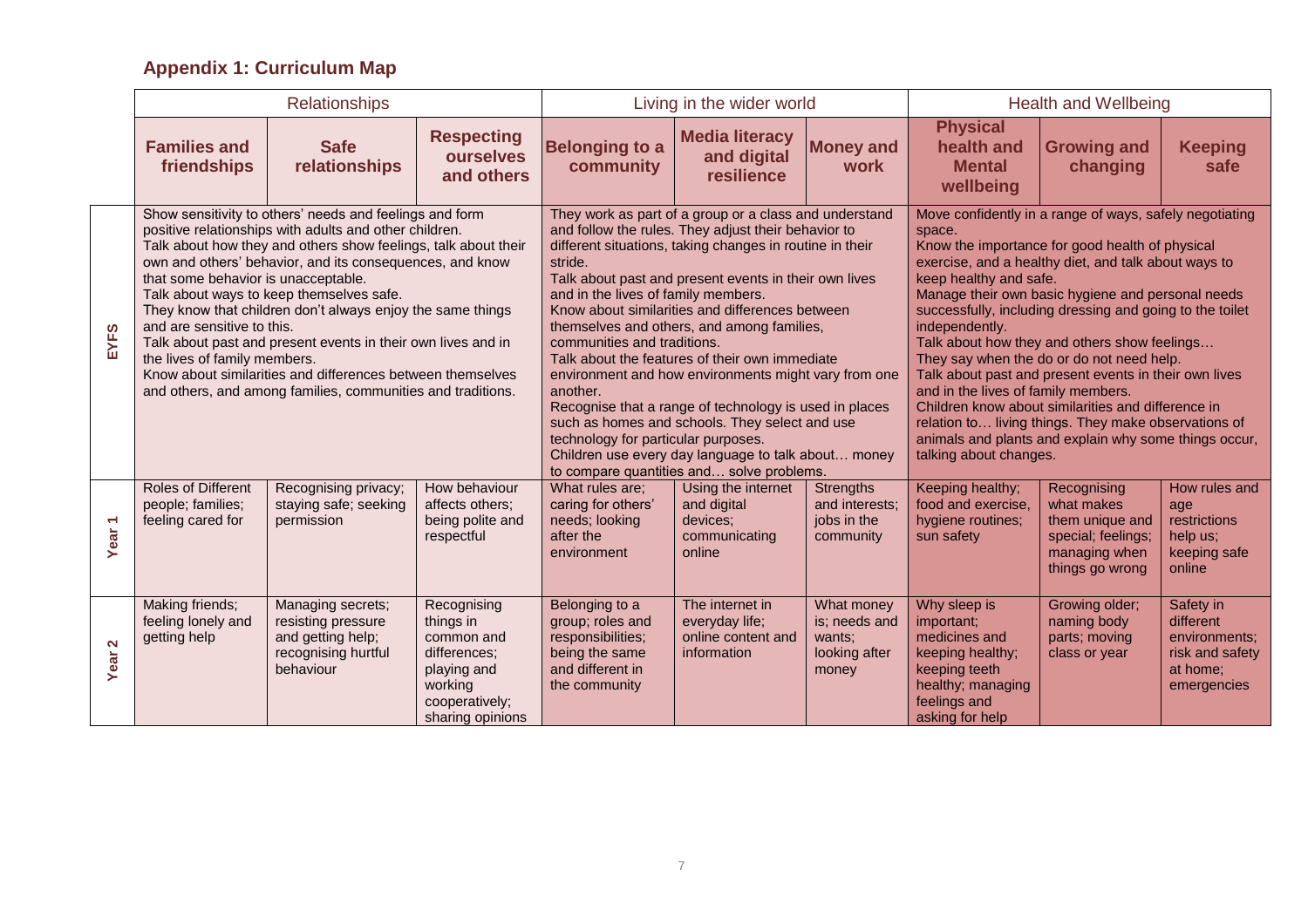| S<br>Year | What makes a<br>family; features of<br>family life                                       | Personal boundaries;<br>safely responding to<br>others:                                            | Recognising<br>respectful<br>behaviour;<br>the importance of<br>self-respect;<br>courtesy and<br>being polite  | The value of rules<br>and laws; rights,<br>freedoms and<br>responsibilities | How the internet<br>is used; assessing<br>information online                                 | Different jobs<br>and skills; job<br>stereotypes;<br>setting<br>personal<br>goals                                           | <b>Health choices</b><br>and habits; what<br>affects feelings;<br>expressing<br>feelings                                                 | Personal<br>strengths and<br>achievements;<br>managing and<br>reframing<br>setbacks                                                    | <b>Risks and</b><br>hazards;<br>safety in the<br>local<br>environment<br>and unfamiliar<br>places                                   |
|-----------|------------------------------------------------------------------------------------------|----------------------------------------------------------------------------------------------------|----------------------------------------------------------------------------------------------------------------|-----------------------------------------------------------------------------|----------------------------------------------------------------------------------------------|-----------------------------------------------------------------------------------------------------------------------------|------------------------------------------------------------------------------------------------------------------------------------------|----------------------------------------------------------------------------------------------------------------------------------------|-------------------------------------------------------------------------------------------------------------------------------------|
| 4<br>Year | Positive<br>friendships,<br>including online                                             | Responding to<br>hurtful behaviour;<br>managing<br>confidentiality;<br>recognising risks<br>online | Respecting<br>differences and<br>similarities;<br>discussing<br>difference<br>sensitively                      | What makes a<br>community;<br>shared<br>responsibilities                    | How data is<br>shared and used                                                               | <b>Making</b><br>decisions<br>about money:<br>using and<br>keeping<br>money safe                                            | Maintaining a<br>balanced lifestyle;<br>oral hygiene and<br>dental care                                                                  | Personal<br>identity;<br>recognising<br>individuality and<br>different<br>qualities; mental<br>wellbeing                               | <b>Medicines and</b><br>household<br>products;<br>drugs common<br>to everyday<br>life                                               |
| 5<br>Year | Managing<br>friendships and<br>peer influence                                            | Physical contact and<br>feeling safe                                                               | Responding<br>respectfully to a<br>wide range of<br>people;<br>recognising<br>prejudice and<br>discrimination  | Protecting the<br>environment:<br>compassion<br>towards others              | How information<br>online is targeted;<br>different media<br>types, their role<br>and impact | Identifying<br>job interests<br>and<br>aspirations;<br>what<br>influences<br>career<br>choices;<br>workplace<br>stereotypes | <b>Healthy sleep</b><br>habits; sun safety;<br>medicines,<br>vaccinations,<br>immunisations<br>and allergies                             | Physical and<br>emotional<br>changes in<br>puberty; external<br>genitalia;<br>personal<br>hygiene<br>routines; support<br>with puberty | Keeping safe<br>in different<br>situations,<br>including<br>responding in<br>emergencies,<br>first aid and<br><b>FGM</b>            |
| ဖ<br>Year | Attraction to<br>others; romantic<br>relationships; civil<br>partnership and<br>marriage | Recognising and<br>managing pressure;<br>consent in different<br>situations                        | Expressing<br>opinions and<br>respecting other<br>points of view,<br>including<br>discussing<br>topical issues | Valuing diversity;<br>challenging<br>discrimination and<br>stereotypes      | <b>Evaluating media</b><br>sources; sharing<br>things online                                 | <b>Influences</b><br>and attitudes<br>to money:<br>money and<br>financial risks                                             | What affects<br>mental health and<br>ways to take care<br>of it; managing<br>change, loss and<br>bereavement:<br>managing time<br>online | Human<br>reproduction<br>and birth;<br>increasing<br>independence;<br>managing<br>transition                                           | Keeping<br>personal<br>information<br>safe;<br>regulations<br>and choices;<br>drug use and<br>the law; drug<br>use and the<br>media |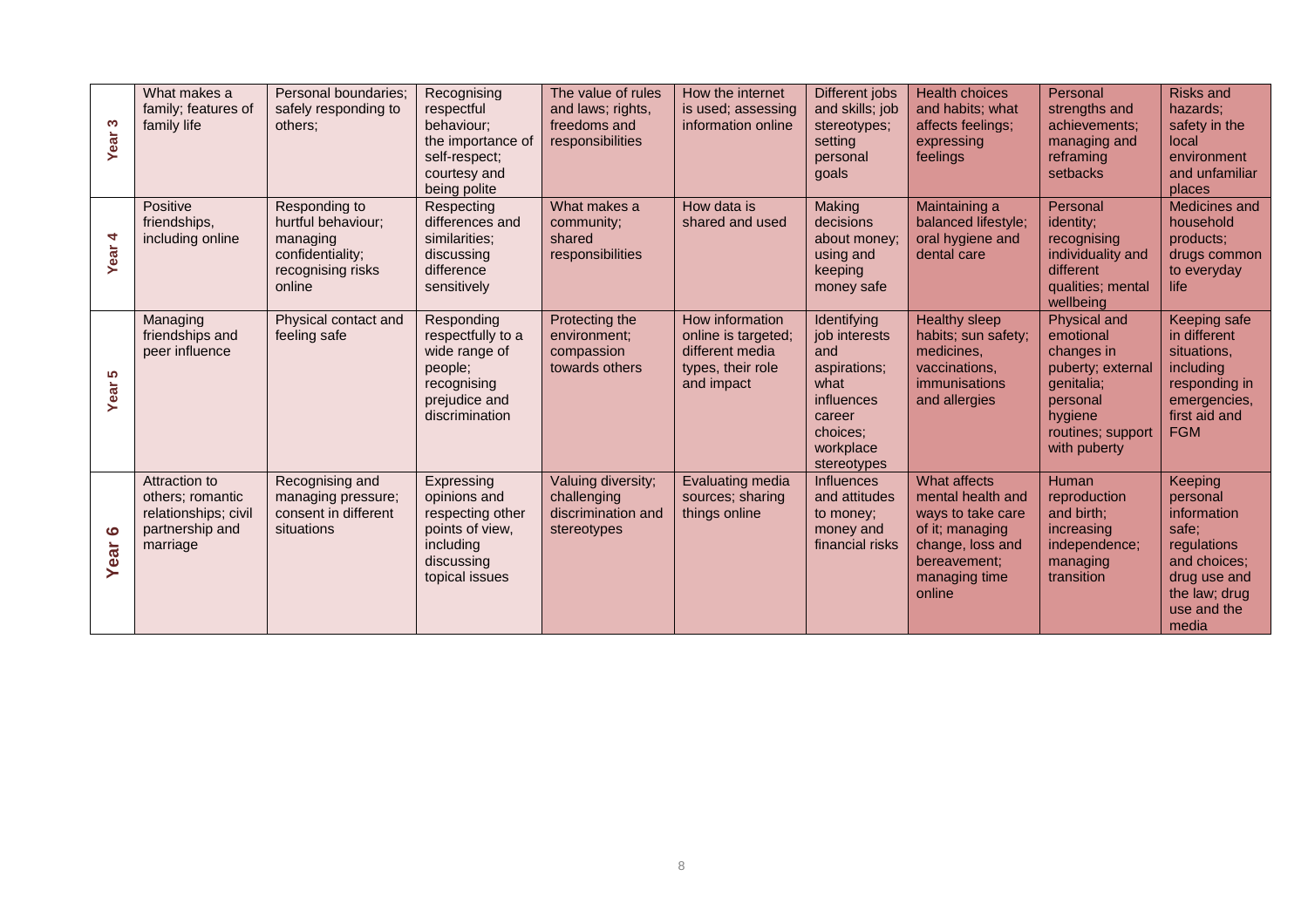| Appendix 2: By the end of primary school pupils should know |
|-------------------------------------------------------------|
|-------------------------------------------------------------|

<span id="page-8-0"></span>

| <b>TOPIC</b>                                | PUPILS SHOULD KNOW                                                                                                                                                                                                                                                                                                                                                                                                                                                                                                                                                                                                                                                                                                                                                                                                                                                                                                                                                                                                                                                                                                      |
|---------------------------------------------|-------------------------------------------------------------------------------------------------------------------------------------------------------------------------------------------------------------------------------------------------------------------------------------------------------------------------------------------------------------------------------------------------------------------------------------------------------------------------------------------------------------------------------------------------------------------------------------------------------------------------------------------------------------------------------------------------------------------------------------------------------------------------------------------------------------------------------------------------------------------------------------------------------------------------------------------------------------------------------------------------------------------------------------------------------------------------------------------------------------------------|
| Families and<br>people who care<br>about me | That families are important for children growing up because they can give love, security and stability<br>$\bullet$<br>The characteristics of healthy family life, commitment to each other, including in times of difficulty, protection and care for children<br>$\bullet$<br>and other family members, the importance of spending time together and sharing each other's lives<br>That others' families, either in school or in the wider world, sometimes look different from their family, but that they should respect<br>$\bullet$<br>those differences and know that other children's families are also characterised by love and care<br>That stable, caring relationships, which may be of different types, are at the heart of happy families, and are important for children's<br>$\bullet$<br>security as they grow up<br>That marriage represents a formal and legally recognised commitment of two people to each other which is intended to be lifelong<br>How to recognise if family relationships are making them feel unhappy or unsafe, and how to seek help or advice from others if<br>needed     |
| Caring<br>friendships                       | How important friendships are in making us feel happy and secure, and how people choose and make friends<br>$\bullet$<br>The characteristics of friendships, including mutual respect, truthfulness, trustworthiness, loyalty, kindness, generosity, trust, sharing<br>$\bullet$<br>interests and experiences and support with problems and difficulties<br>That healthy friendships are positive and welcoming towards others, and do not make others feel lonely or excluded<br>$\bullet$<br>That most friendships have ups and downs, and that these can often be worked through so that the friendship is repaired or even<br>strengthened, and that resorting to violence is never right<br>How to recognise who to trust and who not to trust, how to judge when a friendship is making them feel unhappy or uncomfortable,<br>managing conflict, how to manage these situations and how to seek help or advice from others, if needed                                                                                                                                                                            |
| Respectful<br>relationships                 | The importance of respecting others, even when they are very different from them (for example, physically, in character, personality<br>$\bullet$<br>or backgrounds), or make different choices or have different preferences or beliefs<br>Practical steps they can take in a range of different contexts to improve or support respectful relationships<br>$\bullet$<br>The conventions of courtesy and manners<br>$\bullet$<br>The importance of self-respect and how this links to their own happiness<br>$\bullet$<br>That in school and in wider society they can expect to be treated with respect by others, and that in turn they should show due<br>respect to others, including those in positions of authority<br>About different types of bullying (including cyberbullying), the impact of bullying, responsibilities of bystanders (primarily reporting<br>bullying to an adult) and how to get help<br>What a stereotype is, and how stereotypes can be unfair, negative or destructive<br>$\bullet$<br>The importance of permission-seeking and giving in relationships with friends, peers and adults |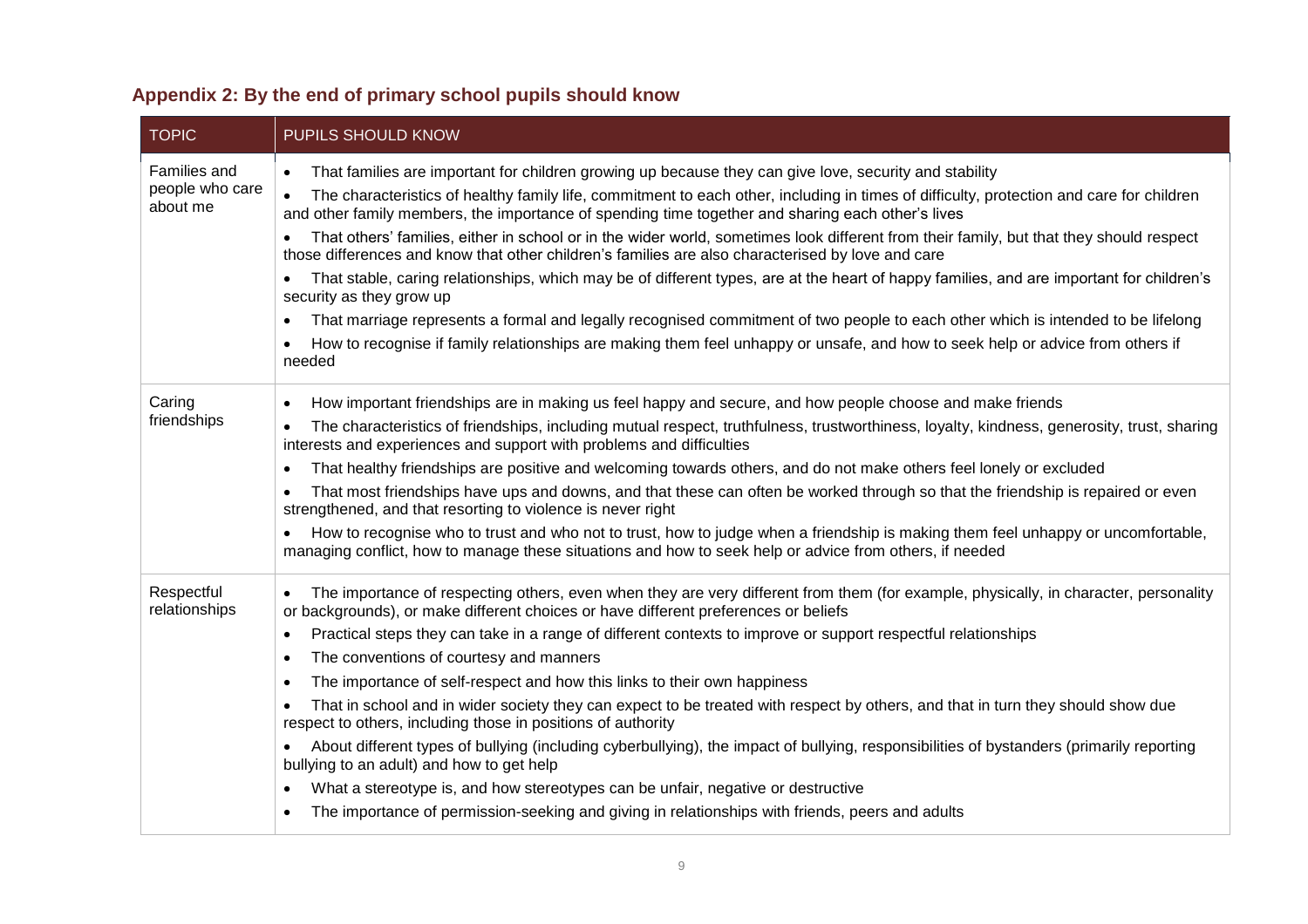| <b>TOPIC</b>            | PUPILS SHOULD KNOW                                                                                                                                                                                                                                                                                                                                                                                                                                                                                                                                                                                                                                                                                                                                                                                                                                                                                                                                                     |
|-------------------------|------------------------------------------------------------------------------------------------------------------------------------------------------------------------------------------------------------------------------------------------------------------------------------------------------------------------------------------------------------------------------------------------------------------------------------------------------------------------------------------------------------------------------------------------------------------------------------------------------------------------------------------------------------------------------------------------------------------------------------------------------------------------------------------------------------------------------------------------------------------------------------------------------------------------------------------------------------------------|
| Online<br>relationships | That people sometimes behave differently online, including by pretending to be someone they are not<br>That the same principles apply to online relationships as to face-to face relationships, including the importance of respect for others<br>online including when we are anonymous<br>The rules and principles for keeping safe online, how to recognise risks, harmful content and contact, and how to report them<br>How to critically consider their online friendships and sources of information including awareness of the risks associated with people<br>they have never met<br>How information and data is shared and used online                                                                                                                                                                                                                                                                                                                       |
| Being safe              | What sorts of boundaries are appropriate in friendships with peers and others (including in a digital context)<br>About the concept of privacy and the implications of it for both children and adults; including that it is not always right to keep secrets<br>if they relate to being safe<br>That each person's body belongs to them, and the differences between appropriate and inappropriate or unsafe physical, and other,<br>contact<br>How to respond safely and appropriately to adults they may encounter (in all contexts, including online) whom they do not know<br>$\bullet$<br>How to recognise and report feelings of being unsafe or feeling bad about any adult<br>$\bullet$<br>How to ask for advice or help for themselves or others, and to keep trying until they are heard<br>$\bullet$<br>How to report concerns or abuse, and the vocabulary and confidence needed to do so<br>Where to get advice e.g. family, school and/or other sources |